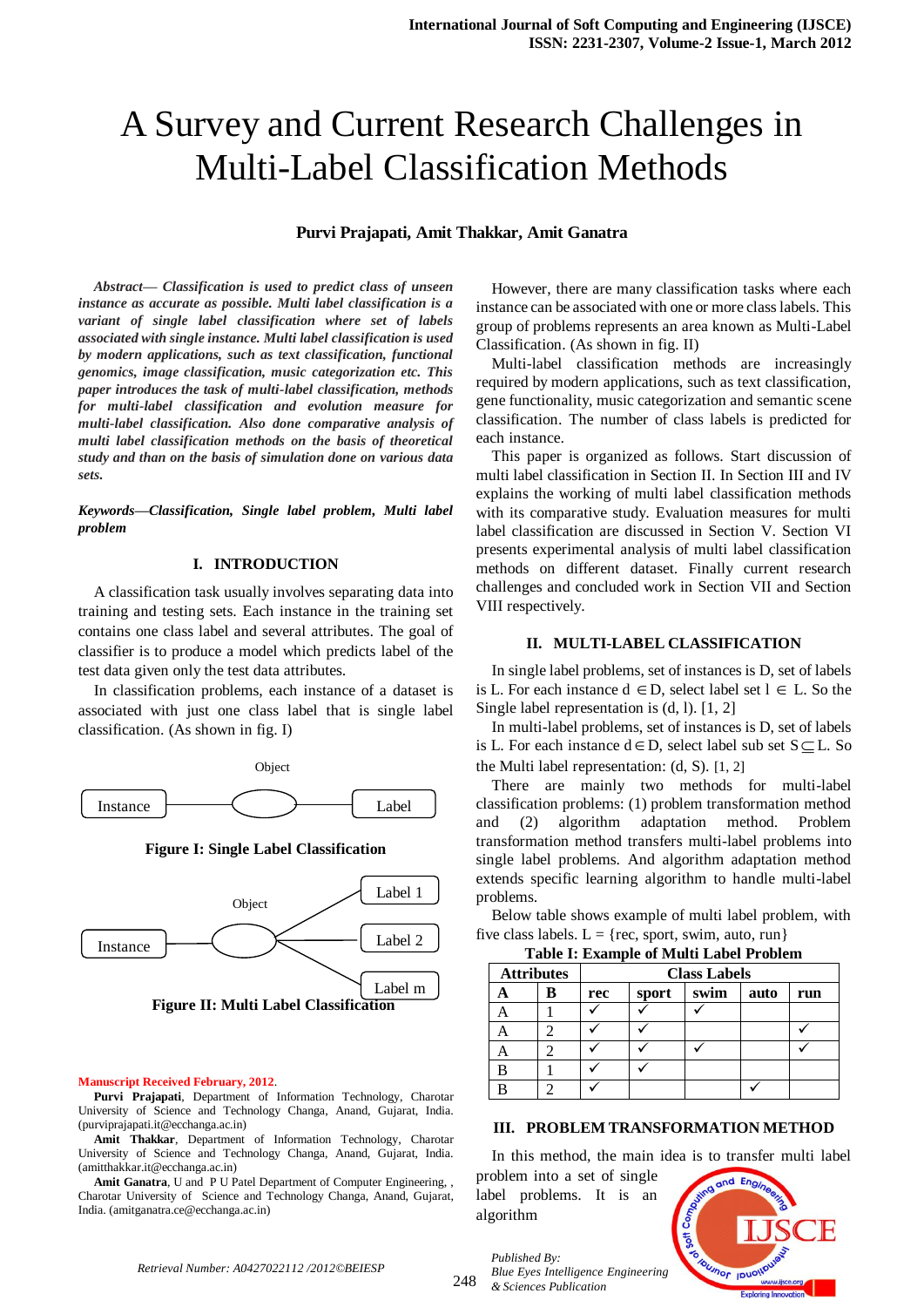independent method so any traditional classification algorithm can be used to deal with multi label problems. There are several problem transformation methods available for transferring multi label problems into single label problems. [1, 3, 4, 5, 7, 8]

For example,  $L = \{11, 12, 13, 14\}$  where L is number of labels.

| Table II: Multi Label Example |                  |  |  |  |  |
|-------------------------------|------------------|--|--|--|--|
| <b>Example</b>                | Label set        |  |  |  |  |
|                               | $\{11, 14\}$     |  |  |  |  |
|                               | $\{13, 14\}$     |  |  |  |  |
|                               | {11}             |  |  |  |  |
|                               | $\{12, 13, 14\}$ |  |  |  |  |

#### A. **Binary Relevance (Br)**

This method is basically binary classification of labels. So it transforms original multi label dataset into |L| single label dataset. It builds binary classifier for each label. For the classification of new instance, BR gives union of the labels that are positively predicted by |L| classifier.

As shown in Table III, BR method gives four individual classifier (|L|=4) from Table II.

**Table III: Binary Relevance Method**

| Ex# |  | Ex# | רו | Ex# | 13 | Ex# |  |
|-----|--|-----|----|-----|----|-----|--|
|     |  |     |    |     |    |     |  |
|     |  |     |    |     |    |     |  |
|     |  |     |    |     |    |     |  |
|     |  |     |    |     |    |     |  |

#### B. **Ranking Via Single Label**

This method transforms the multi label dataset into single label dataset. There are different ways for transformation like ignore multi label instance, find maximum count of labels, find minimum count of labels, random selection of label and assign weight to each labels. A single label classifier outputs a vote (probability) for each class label which produce ranking. (As shown if Table IV)



C. **Ranking Via Pair-Wise Comparison (Rpc)**

This method performs pair wise comparison of labels. It learns m=k(k-1)/2 binary models, one model for each pair of labels. (Where k is number of labels, $k=|L|$ ) Model is trained based on examples that are annotated by at least one of the labels, but not both. So for new instance, all m models are invoked and ranking is obtained by counting the votes received by each label.[9] (see Table V and Table VI)

**Table V: one classifier for each pair of labels**

|     | Tuble v . one enabliser for each pair of noted |  |     |                    |  |     |          |
|-----|------------------------------------------------|--|-----|--------------------|--|-----|----------|
| Ex# | 11 12                                          |  | Ex# | 11 13              |  | Ex# | - 14     |
|     |                                                |  |     | 11                 |  |     | 14       |
|     | 11                                             |  |     | 13                 |  |     | 11       |
|     | 12                                             |  |     |                    |  |     | 14       |
|     |                                                |  |     | 13                 |  |     |          |
| Ex# | $12$ $13$                                      |  | Ex# | $12$ <sup>14</sup> |  | Ex# | $13\_14$ |
|     |                                                |  |     |                    |  |     |          |

**Table VI: Ranking of labels for new instance** New instance x':

2 l4

|                       | ຳ |  |     |  |  |  |  |
|-----------------------|---|--|-----|--|--|--|--|
| Votes for each label: |   |  |     |  |  |  |  |
|                       |   |  | ר ו |  |  |  |  |

|  | $\sim$ | $\sim$ | $\sim$ |  |
|--|--------|--------|--------|--|

Ranking based on votes:  $r(13) > r(11) > r(12) > r(14)$ 

## D. **Calibrated Label Ranking (Clr)**

This method is extension of RPC method. It introduces one additional virtual label V, with the purpose of separating positive and negative labels. Final ranking is obtained by considering votes of all labels including virtual label V. (As shown in Table VII)

## **Table VII: Calibrated Ranking of labels**

| Ex#            | $11_V$ | Ex#            | $12$ _V |
|----------------|--------|----------------|---------|
|                | 11     |                |         |
| $\overline{c}$ | V      | $\overline{c}$ | V       |
| $\overline{3}$ | 11     | 3              | V)      |
|                | v      |                | 12      |
|                |        |                |         |
| Ex#            | 13V    | Ex#            | $14$ V  |
| 1              | V      |                | 14      |
| $\overline{2}$ | 13     | $\overline{2}$ | 14      |
| $\overline{3}$ | V      | 3              | V       |
|                | 13     |                | 14      |

**Table VIII: Ranking of labels for new instance** New instance x':



*Blue Eyes Intelligence Engineering & Sciences Publication* 

249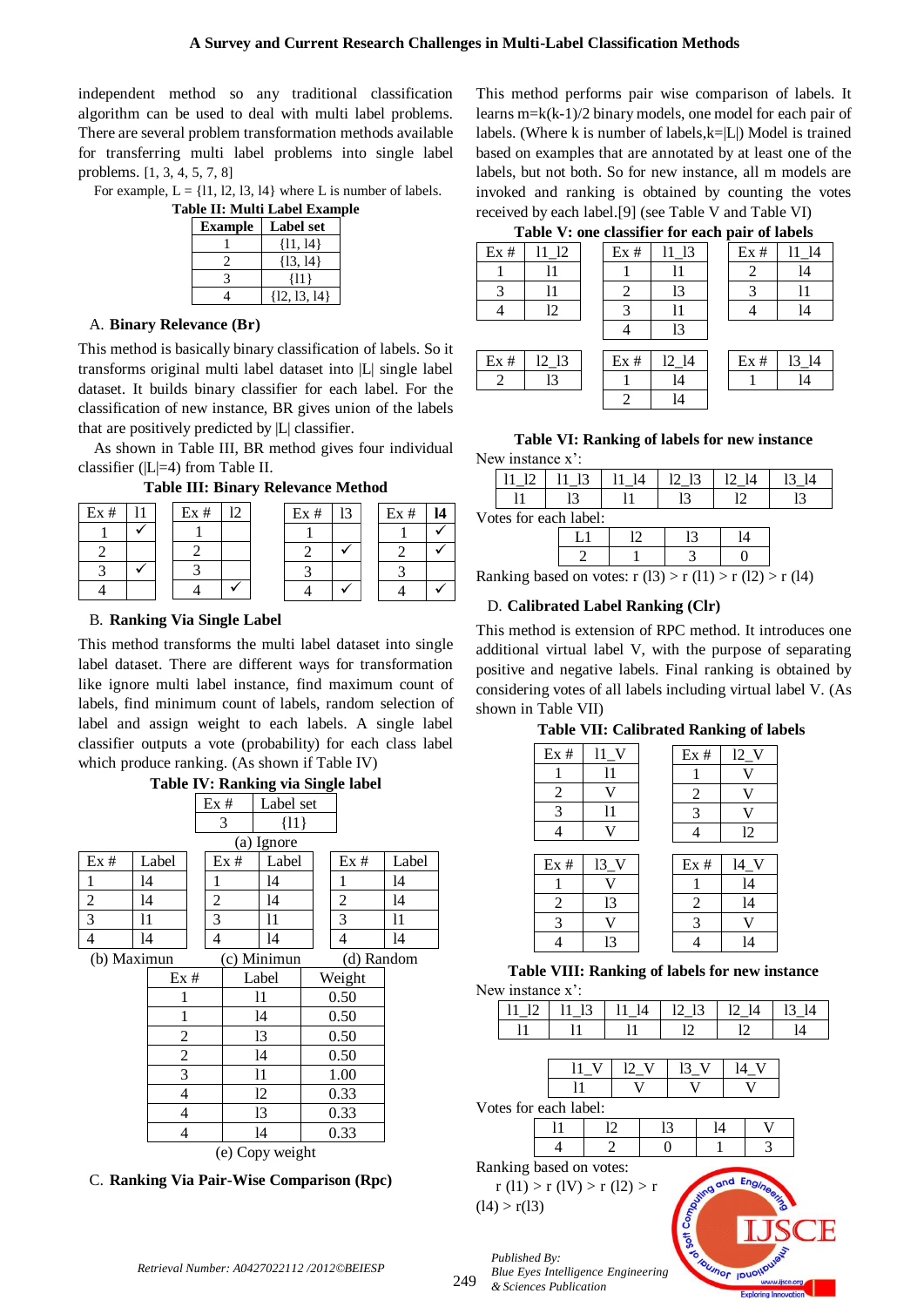## E. **Label Power Set (Lp)**

This method replaces each unique subset (Distinct Label Set) of labels that exists in multi label dataset with single label. So LP introduces new set of class labels. For new instance, base classifier of LP predicts one label which is originally a set of labels in multi label dataset. Below Table IX shows LP method performs on Table II. For first instance label l1, l2 are present and label l3,l4 are absent so LP gives 1001.

| Table IX: Label power set |  |  |  |  |
|---------------------------|--|--|--|--|
|---------------------------|--|--|--|--|

| Ex# | Label(11121314) |
|-----|-----------------|
|     | 1001            |
|     | 0011            |
|     | 1000            |
|     | 0111            |

# F. **Pruned Set (Ps)**

This method transforms multi label dataset into single label dataset using LP method. Pruning parameter p (user defined threshold) identifies pruned examples in given multi label dataset. Pruned examples are those whose label set occur less time than pruning parameter p. The PS method identifies less important examples from multi label dataset. As shown in below Table X last row is discarded considering pruning parameter 3.

|  |  | Table X: Pruned set method for $p=3$ |  |
|--|--|--------------------------------------|--|
|  |  |                                      |  |

| Label-set | Count |
|-----------|-------|
| 11        | 16    |
| 12        | 14    |
| 12, 13    | 12    |
| 11,14     | 8     |
| 13,14     |       |
| 11,12,13  | 7     |

# G. **Random K-Label Set (Rakel)**

This method randomly breaks a large set of labels into a number n of subsets of small size k, called k-label sets. For training of multi label classifier LP method is used, an average decision is calculated for each label in L. And final decision is positive for a given label if the average decision is larger than threshold t. It considers label correlation ship and avoids LP problems.

**Table XI: Comparative Study of Problem Transformation Methods**

| <b>Method</b> | <b>Merits</b>            | <b>Demerits</b>        |
|---------------|--------------------------|------------------------|
| <b>BR</b>     | Simple<br>binary         | Does not consider      |
|               | classification<br>and    | label correlation ship |
|               | relatively fast.         |                        |
| Ranking       | Conceptually Simple      | Not dealing well with  |
| via single    |                          | overlapping of labels. |
| label         |                          |                        |
| <b>RPC</b>    | Flexible method          | Consume<br>more        |
|               |                          | prediction time and    |
|               |                          | more memory space.     |
| CLR.          | It deals with pair wise  | It is conceptually     |
|               | comparison of each       | expensive method.      |
|               | label<br>with<br>virtual | Unlabeled data is not  |

|              | label and it also         | considered<br>during        |  |
|--------------|---------------------------|-----------------------------|--|
|              | provide ranking.          | classification.             |  |
| LP           | considers<br>label<br>Tt. | Conceptually                |  |
|              | correlation ship.         | complex method and          |  |
|              |                           | leads to over fitting of    |  |
|              |                           | training data.              |  |
| <b>PS</b>    | faster<br>Run<br>and      | Dependence<br><sub>on</sub> |  |
|              | considers<br>label        | predictions of base         |  |
|              | correlation ship.         | classifier.                 |  |
| <b>RAKEL</b> | Simpler, considers        | Consumes more time          |  |
|              | label correlation ship    | and Unlabeled data is       |  |
|              | and more predictive       | not considered during       |  |
|              | capability.               | classification.             |  |

## **IV. ALGORITHM ADAPTATION METHOD**

In this method, single label classifier is extended to develop multi label classifier to handle multi label problems. So this method is an algorithm dependent method. Various algorithm adaptation methods are developed based on different algorithms. [1, 3, 4, 5, 7, 8]

## **A. Multi-Label Decision Tree (C4.5)**

This algorithm is the extension of basic decision tree algorithm for handling multi label data. In basic decision tree algorithm, entropy formula is modified to handle multiple labels.

Entropy  $(D)$  =

$$
-\sum_{j=1}^{q} p(\lambda j) \log p(\lambda j) + q(\lambda j) \log q(\lambda j) \tag{1}
$$

Where,

 $p(\lambda j)$  = Relative frequency of class  $\lambda j$  $q(\lambda i) = 1 - q(\lambda i)$ 

# **B. Multi-Layer Neural Network (Mlnn)**

The multi-label neural network uses the multi layer feed forward neural network as its base algorithm. Adapting neural network algorithm to classify multi-label instances requires three key steps: (1) Creating a new error function that captures the characteristics of multi-label learning. (2) Modify the network to minimize this new error function. (3) Using threshold function to determine an output is in the relevant set of labels.

# **C. Back Propagation Multi-Label Learning (Bpmll)**

BPMLL extends basic back-propagation algorithm by introducing a new global error function that captures the characteristics of multi label learning.

# **D. Multi-Label K Nearest Neighbors (Mlknn)**

This algorithm is the extension of kNN algorithm. It uses the kNN algorithm independently for each label. It finds the k nearest examples to the test instance and considers those that are labeled with positive and negative. (MLkNN has also the

capability of producing a ranking of the labels as an output.)

*Published By:*

*& Sciences Publication* 

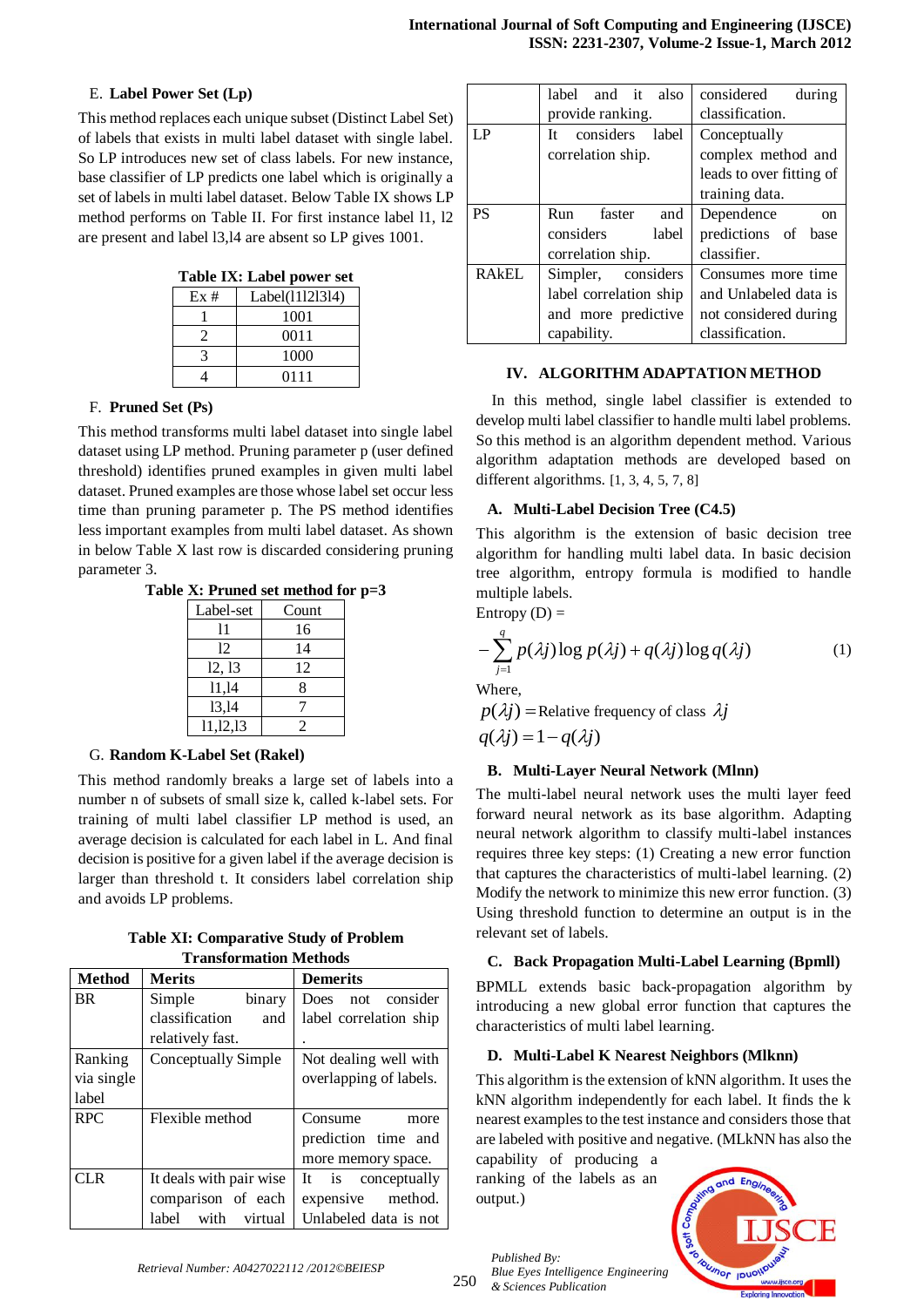## **E. Multi-Label Boosting (Adaboost.Mh, Adaboost.Mr)**

These two algorithms are extensions of basic AdaBoost algorithm for handling multi-label data. Hamming loss is reduced using AdaBoost.MH and accuracy is increased using AdaBoost.MR.

**Table XII: Comparative study of Algorithm Adaptation Methods**

| <b>Method</b> | <b>Merits</b>      | <b>Demerits</b>      |  |  |
|---------------|--------------------|----------------------|--|--|
| C4.5          | Easy to learn      | Does not consider    |  |  |
|               | and<br>more        | label<br>correlation |  |  |
|               | informative        | ship.                |  |  |
|               | attributes<br>are  |                      |  |  |
|               | used for splitting |                      |  |  |
|               | decision tree.     |                      |  |  |
| <b>BPMLL</b>  | Provides better    | Because of neural    |  |  |
|               | generalization     | network complexity   |  |  |
|               | capability to      | becomes high<br>in   |  |  |
|               | learning system.   | training phase.      |  |  |
| MLkNN         | Work well on       | Unlabeled data is    |  |  |
|               | image and text     | not considered for   |  |  |
|               | data. Better       | classification.      |  |  |
|               | performance        |                      |  |  |
|               | compared<br>to     |                      |  |  |
|               | other              |                      |  |  |
|               | algorithms.        |                      |  |  |
| AdaBoost.MH   | Improved           | Unlabeled data is    |  |  |
| AdaBoost.MR   | accuracy<br>and    | not considered for   |  |  |
|               | minimized          | classification.      |  |  |
|               | hamming loss.      |                      |  |  |

**Table XIII: Comparative study of MLC methods**

| <b>Problem</b>              | <b>Algorithm</b>      |  |  |
|-----------------------------|-----------------------|--|--|
| <b>Transformation</b>       | <b>Adaptation</b>     |  |  |
| Algorithm Independent       | Algorithm Dependent   |  |  |
| Multiple model or single    | Single model is used  |  |  |
| model is used               |                       |  |  |
| Preprocessing<br>is<br>Data | Limited preprocessing |  |  |
| required                    | is required.          |  |  |

## **V. EVALUATION MEASURE**

The evaluation of multi label problems is different than single label problems. Multi label problems are associated with more than one labels therefore classification of an instance may be partially correct or partially incorrect. Mainly there are two types of evaluation measures for multi label classification problems: (1) example based measure and (2) label based measure. [4, 7, 8]

## **A. Example Based Measures**

Let  $(x, Y)$  be a multi-label example,  $Y \subseteq L$ . Let h be a multi-label classifier. Let  $z=h(x)$  be a set of labels predicted by  $h$  for  $(x, Y)$ .

Accuracy:

Accuracy for each instance is defined as the proportion of the predicted correct labels to the total number (predicted and actual) of labels for that instance. Overall accuracy is the averages across all instances.

*Retrieval Number: A0427022112 /2012©BEIESP*  $|D|$ ages across all instances.<br>
Accuracy $(H, D) = \frac{1}{|D|} \sum_{i=1}^{|D|} \frac{|Y_i \bigcap Z_i|}{|Y_i \bigcup Z_i|}$  $\frac{1}{|D|}\sum_{i=1}^{|D|}\frac{|Y_i \bigcap Z_i|}{|Y_i \bigcup Z_i|}$ all instances.<br>  $H, D$  =  $\frac{1}{|D|} \sum_{i=1}^{|D|} \frac{|Y_i \bigcap Z_i}{|Y_i \bigcup Z_i}$  $=\frac{1}{|D|}\sum_{i=1}^{|D|} \frac{|Y_i \bigcap Z_i}{|Y_i \bigcup Z_i}$ U

Precision:

Precision is the percentage of predicted labels that were correct.

$$
\text{Precision}(H, D) = \frac{1}{|D|} \sum_{i=1}^{|D|} \frac{|Y_i \bigcap Z_i|}{|Z_i|} \tag{3}
$$

(2)

Recall:

Recall is the percentage of correct labels that were predicted.

Recall(*H*, *D*) = 
$$
\frac{1}{|D|} \sum_{i=1}^{|D|} \frac{|Y_i \cap Z_i|}{|Y_i|}
$$
(4)

Hamming loss:

Hamming Loss reports how many times on average, the relevance of an example to a class label is incorrectly predicted. Therefore, hamming loss takes into account the prediction error (an incorrect label is predicted) and the missing error (a relevant label not predicted), normalized

over total number of classes and total number of examples.  
Hamming 
$$
Loss(H, D) = \frac{1}{|D|} \sum_{i=1}^{|D|} \frac{|Y_i \Delta Z_i|}{|L|}
$$
 (5)

Where,  $\Delta$  stands for the symmetric difference of two sets.

## **B. Label Based Measures**

Calculate a binary evaluation measure separately for each label. Two averaging operations are used across all labels: micro and macro average. Binary evaluation measure is calculated using parameters of confusion matrix. (true positive, true negative, false positive and false negative)<br> $1 \frac{|L|}{L}$ 

$$
M_{\text{macro}} = \frac{1}{|L|} \sum_{\lambda=1}^{|L|} M(tp_{\lambda}, fp_{\lambda}, fn_{\lambda})
$$
  
\n
$$
M_{\text{micro}} = M(\sum_{\lambda=1}^{|L|} tp_{\lambda}, \sum_{\lambda=1}^{|L|} fp_{\lambda}, \sum_{\lambda=1}^{|L|} tn_{\lambda}, \sum_{\lambda=1}^{|L|} fn_{\lambda})
$$
  
\n(7)

## **VI. EXPERIMENT**

Four different multi label dataset are used in experiments: Gene base, Yeast, Medical and Scene. The results obtained in below table show that the algorithm adaptation methods has been best option for multi label methods compared to problem transformation methods.

**Table XIV: Multi label data set statistics**

| <b>Dataset</b> | <b>#Instances</b> | #Attributes | #Labels |
|----------------|-------------------|-------------|---------|
| Genebase       | 562               | 1186        |         |
| Yeast          | 2417              | 103         | l 4     |
| Medical        | 978               | 1449        |         |
| Scene          |                   |             |         |



*Published By: Blue Eyes Intelligence Engineering & Sciences Publication*